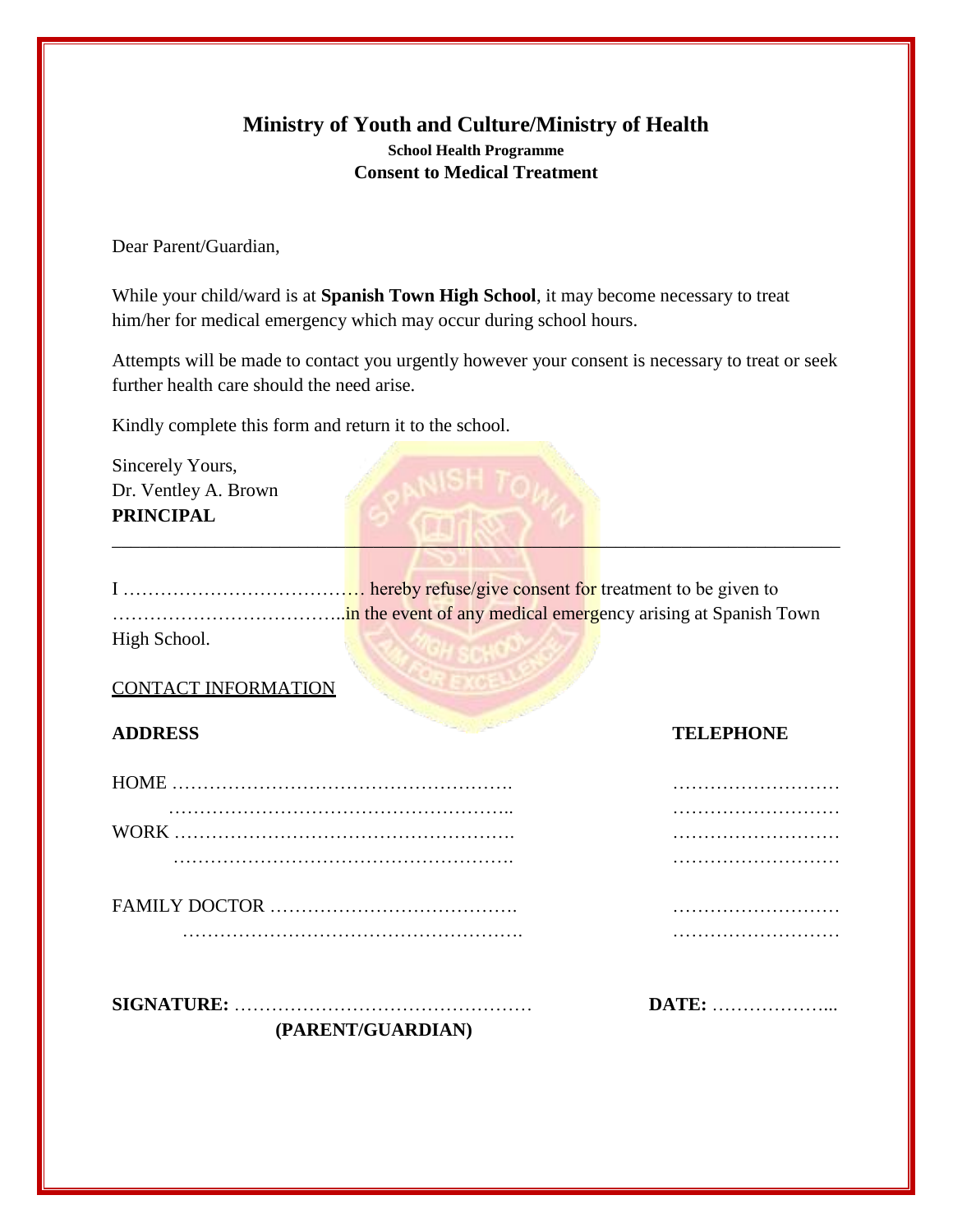# **Ministry of Youth and Culture/Ministry of Health School Health Programme MEDICAL HISTORY REPORT**

**ONE STAMPED PASSPORT SIZED PHOTO**

## PART A **TO BE COMPLETED BY PARENT/GUARDIAN**

NAME OF SCHOOL …………………………………………………………………………………………………... ACADEMIC YEAR ………………………………….

## **OTHER EMERGENCY CONTACT INFORMATION** <u> Tempo de la provincia de la provincia de la provincia de la provincia de la provincia de la provincia de la p</u>

TELEPHONE: **HOME** ……………………... **WORK** ………………………….. **CELL** ………………………..

| <b>FAMILY DOCTOR/HEALTH CLINIC</b> |  |
|------------------------------------|--|
| A DI DRESS                         |  |

## **PAST MEDICAL HISTORY**

| HAS YOUR CHILD EXPERIENCED ANY OF THE FOLLOWING?     | <b>YES</b>             | NO. | <b>REMARKS</b>                                                                                                                                                                                                                                                                                                                     |
|------------------------------------------------------|------------------------|-----|------------------------------------------------------------------------------------------------------------------------------------------------------------------------------------------------------------------------------------------------------------------------------------------------------------------------------------|
| RECENT STRESS (eg. DEATH/MIGRATION OF LOVED ONES) () |                        |     |                                                                                                                                                                                                                                                                                                                                    |
| DIFFICULTY MAKING FRIENDS                            | $\left( \quad \right)$ |     |                                                                                                                                                                                                                                                                                                                                    |
| DIFFICULTY CONCENTRATING IN CLASS                    | $\left( \quad \right)$ |     | $\overline{a}$ ( ) and $\overline{a}$ are $\overline{a}$ and $\overline{a}$ are $\overline{a}$ and $\overline{a}$ are $\overline{a}$ and $\overline{a}$ are $\overline{a}$ and $\overline{a}$ are $\overline{a}$ and $\overline{a}$ are $\overline{a}$ and $\overline{a}$ are $\overline{a}$ and $\overline{a}$ are $\overline{a}$ |
| HISTORY OF FIGHTING /HURTING OTHERS                  | $\left( \quad \right)$ |     |                                                                                                                                                                                                                                                                                                                                    |

#### HAS HE/SHE BEEN DIAGNOSED OR TREATED FOR ANY OF THE FOLLOWING?

| ASTHMA/BRONCHITIS                          |  |  |
|--------------------------------------------|--|--|
| ❖ RHEUMATICFEVER / RHEUMATIC HEART DISEASE |  |  |
| $\div$ HEART DISEASE                       |  |  |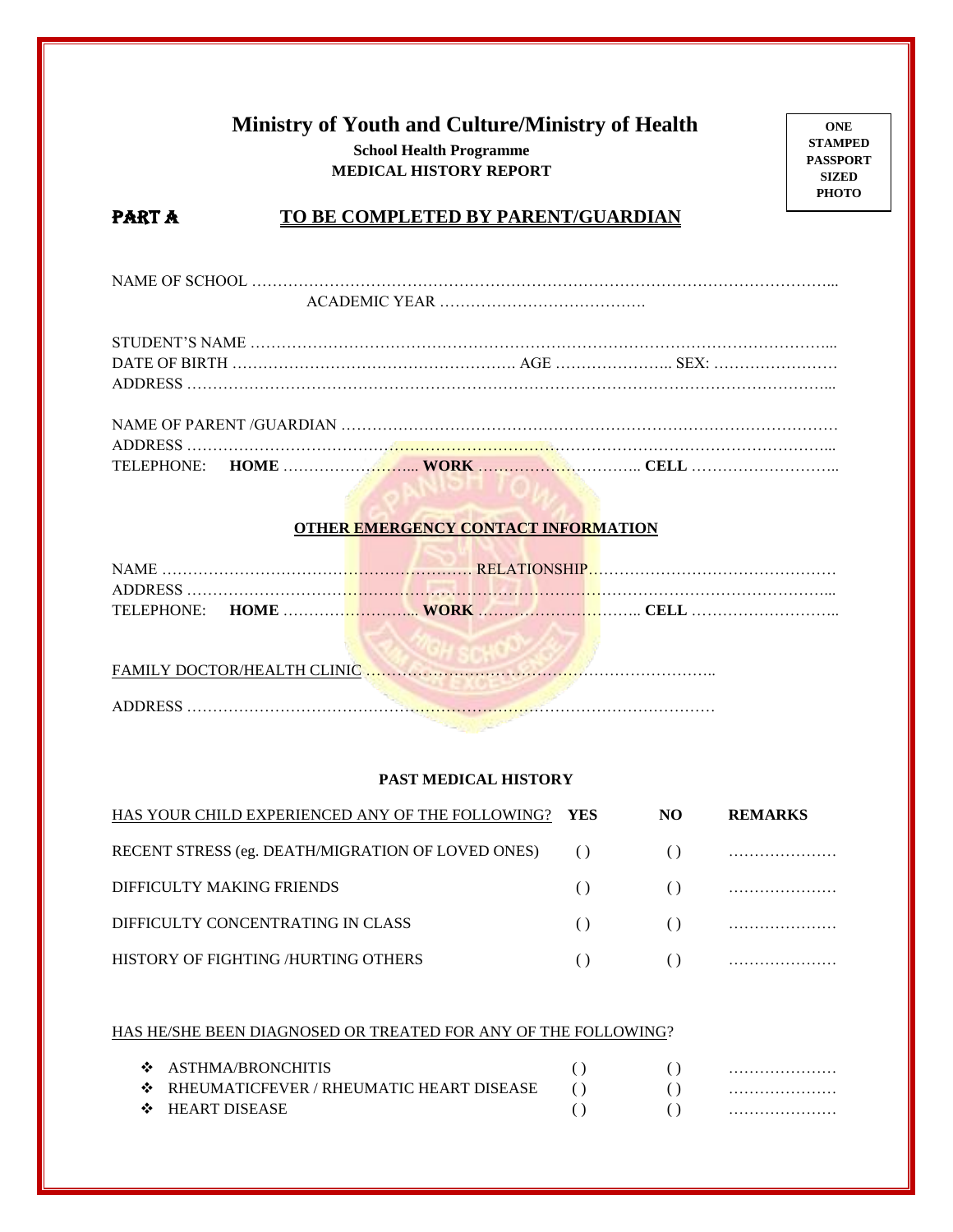| ❖  | SICKLE CELL DISEASE/TRAIT                  |  |   |
|----|--------------------------------------------|--|---|
| ❖  | SEIZURE (EPILEPSY/FITS)                    |  | . |
| ❖  | ANAEMIA (WEAK BLOOD)                       |  | . |
| ❖  | <b>FAINTING SPELLS/GIDDINESS</b>           |  |   |
| ❖  | DIABETES (SUGAR)                           |  | . |
| ❖  | CHRONIC DISEASE (THYROID/CANCER/PRESSURE)  |  | . |
| ❖  | <b>ARTHRITIS</b>                           |  | . |
| ❖  | RECURRENT/MIGRAINE HEADACHES               |  |   |
| ❖  | VISUAL/HEARING DISORDER                    |  |   |
| ∙÷ | PHYSICAL DISABILITY                        |  |   |
| ❖  | INFECTIOUS DISEASE (TB/MUMPS/MEASLES etc.) |  |   |
| ❖  | ALLERGY (e.g. PENICILLIN, etc.)            |  |   |
| ∙÷ | OTHER MEDICAL PROBLEM                      |  |   |
|    |                                            |  |   |

## **EMOTIONAL HISTORY**

 $( )$ 

## HAS HE /SHE BEEN DIAGNOSED WITH ANY OF THE FOLLOWING?

| <b>DEPRESSION</b>          |  |  |
|----------------------------|--|--|
| ❖ HYPERACTIVITY (ADHD)     |  |  |
| $\div$ LEARNING DISABILITY |  |  |
| ❖ BEHAVIOUR DISORDER       |  |  |
|                            |  |  |

### HAS YOUR CHILD/WARD EVER BEEN ADMITTED TO HOSPITAL OR HAD SURGERY?

| IF YES, EXPLAIN                    |  |
|------------------------------------|--|
| <b>REGULAR MEDICATION (IF ANY)</b> |  |

#### **FAMILY HISTORY**

HAS ANY FAMILY MEMBER BEEN DIAGNOSED WITH…?

- **ALLERGIES**
- MENTAL ILLNESS
- SICKLE CELL DISEASE
- ❖ MIGRAINE
- ◆ HYPERTENSION (PRESSURE)
- $\div$  DIABETES (SUGAR)
- OTHER

I CERTIFY THAT THE ABOVE INFORMATION GIVEN IS CORRECT

**SIGNATURE:** ………………………………………… **DATE:** ………………... **(PARENT/GUARDIAN)**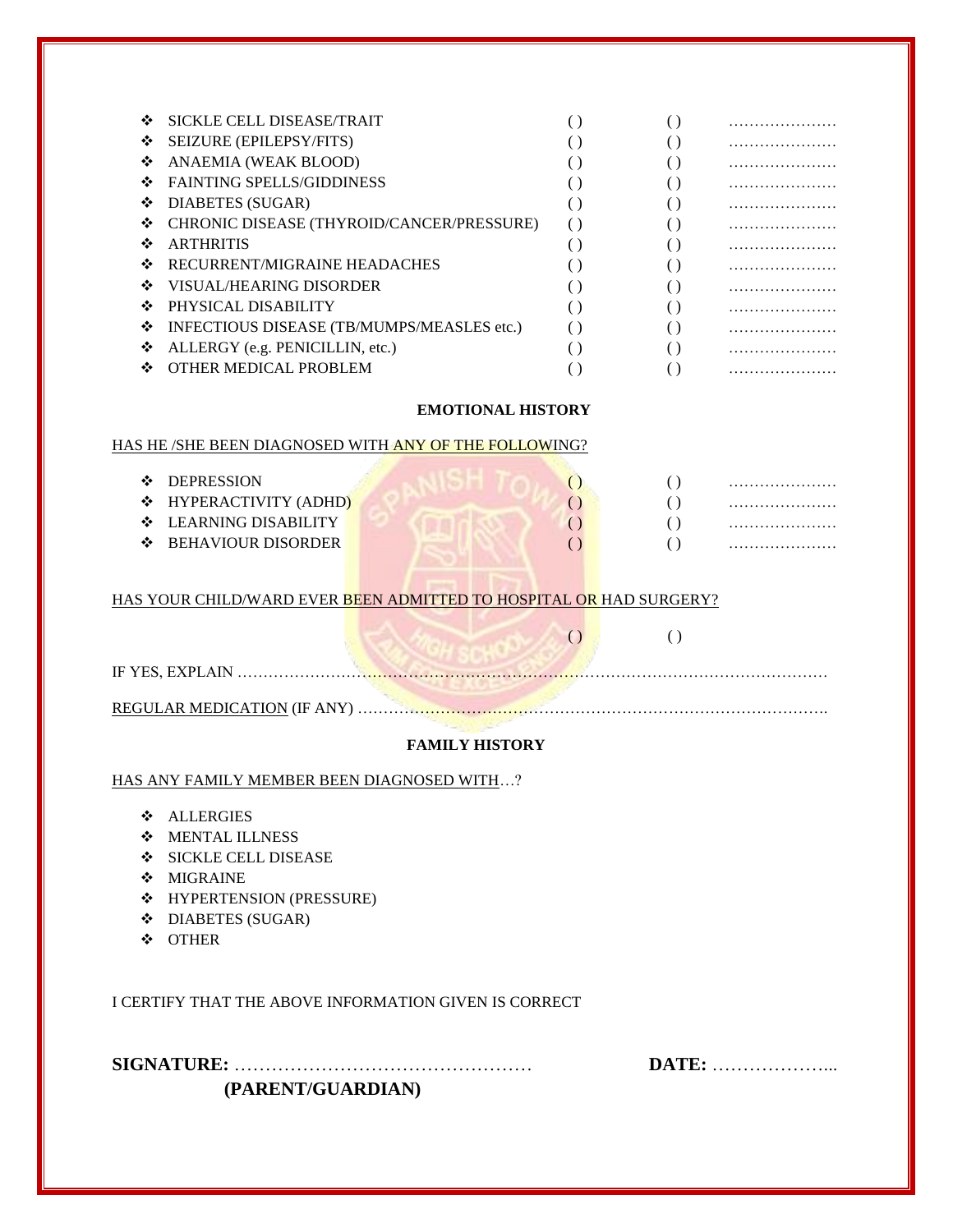# **Ministry of Youth and Culture/Ministry of Health School Health Programme MEDICAL HISTORY REPORT**

# **PART B MEDICAL EXAMINATION REPORT**

| Height  cm; Weight  kg; BP  mm/hg; LMP  Pulse  bpm            |                 |
|---------------------------------------------------------------|-----------------|
|                                                               |                 |
|                                                               |                 |
|                                                               |                 |
| <b>Examination of systems:</b>                                |                 |
|                                                               |                 |
|                                                               |                 |
|                                                               |                 |
|                                                               |                 |
|                                                               |                 |
|                                                               |                 |
|                                                               |                 |
|                                                               |                 |
|                                                               |                 |
| Physical Activity: RESTRICTED () AS TOLERATED () UNLIMITED () |                 |
|                                                               |                 |
|                                                               |                 |
|                                                               |                 |
|                                                               |                 |
|                                                               |                 |
| Certified Fit for Admission to School:<br>yes()               | $\text{no}$ ( ) |
|                                                               |                 |
| Doctor's Signature                                            |                 |
|                                                               |                 |
|                                                               | (Stamp)         |
| Doctor's Name                                                 | Date:           |